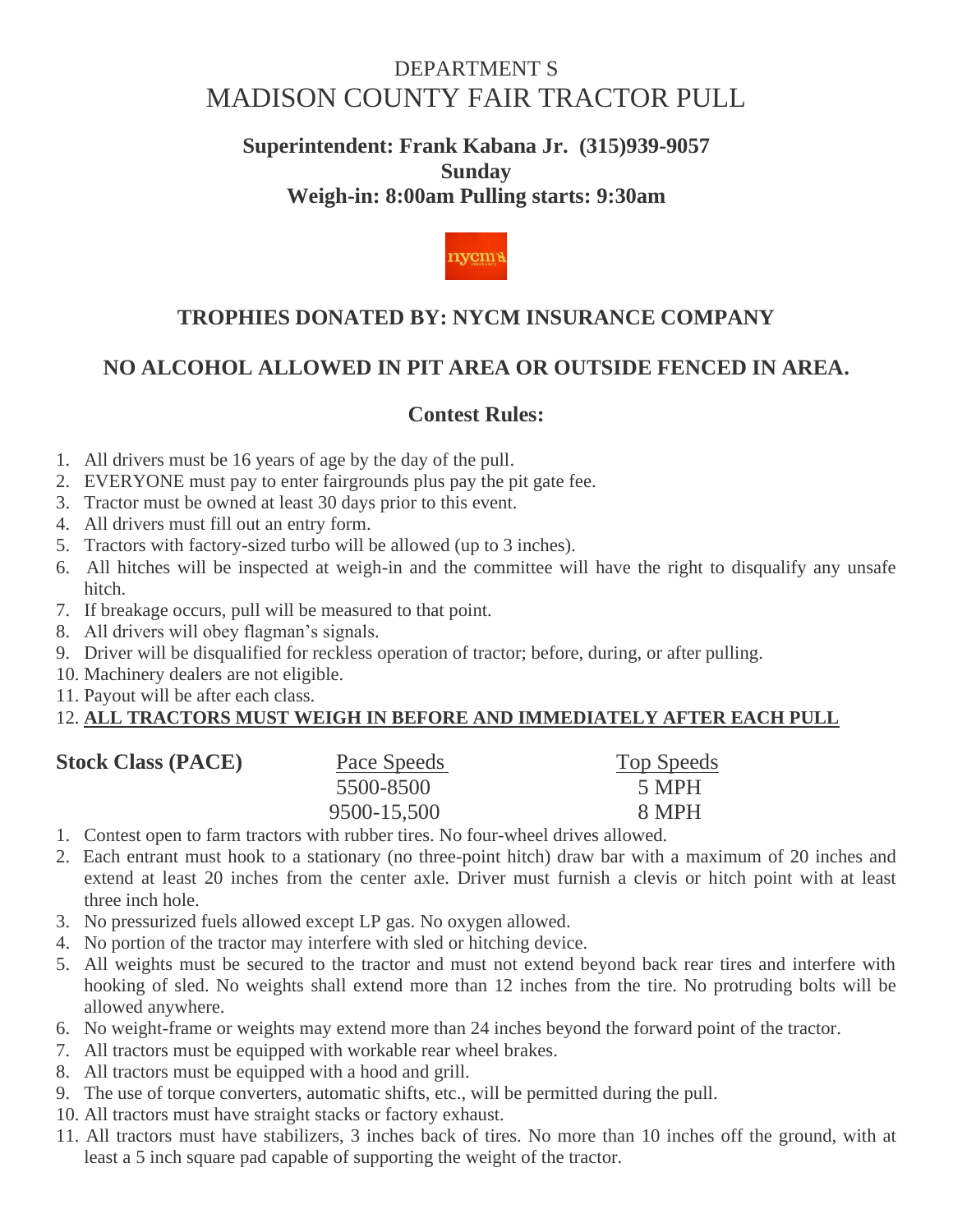- 12. All tractors must have workable power take-off and have no cut tires.
- 13. TIRE SIZE FOR CLASSES 5500 & 6500 IS MAX 15.5, CLASS 7500 IS MAX 18.4
- 14. MAXIMUM ROTARY PUMP NOT TO EXCEED 13MM; MUST BE STOCK APPEARING.
- 15. Tractor & sled must remain within the boundaries (white lines) no touching of lines during the pull or will be disqualified.
- 16. Each puller will be given 2 chances per class to pull, UNLESS the first pull exceeds 100 feet, in which case it WILL be considered an official pull. NO EXCEPTIONS!
- 17. If you shut down LESS than 100 feet, you must back up and re-pull IMMEDIATELY.
- 18. ABSOLUTELY NO USE OF PUSH BUTTON OR TOGGLE SWITCHES. YOU WILL BE DISQUALIFIED WITH NO REFUND.

#### **Hot Farm Rules same as Stock Rules. No Pace Tractors.**

#### **Enhanced Class**

#### **TRACTORS MUST HAVE:**

- 1. Kill switches
- 2. Bell housing blankets SFI approved
- 3. Side shields
- 4. Stabilizer bars
- 5. Turbo limits 3in 3out no Sigma pumps

#### **Enhanced Rules:**

- 1. Tractors must be operated in a safe manner at all times.
- 2. Operator must remain seated during the pull, and must have complete control of the tractor.
- 3. No driver will be allowed to participate under the influence of drugs or alcohol.
- 4. Front wheels off the ground 25 inches will be deemed unsafe by judges and the committee.
- 5. All pulls must start from a tight hitch, no jerking.
- 6. Tractor & sled must remain within the boundaries (white lines) no touching of lines during the pull or will be disqualified.
- 7. Only one pull allowed each contestant unless tie is declared.
- 8. The pull shall be considered over when forward motion of the load stops.
- 9. The order of the pull will be determined at sign in.
- 10. Tractors must be stopped immediately upon signal from judge or disqualification will occur.
- 11. Lost weights will mean disqualification.
- 12. Tractors will be weighed with the driver before and IMMEDIATELY after the pull.
- 13. Drivers will be responsible for having tractors within legal limit or be disqualified.
- 14. No one allowed on track except driver of the class.

### **Registration:**

- 1. May be made morning of pull.
- 2. Must fill out a complete entry form. Entry fee must be paid at this time.
- 3. Entry fee will be \$30.00 each class.
- 4. **The Madison County Fair will not be held responsible for any accidental or personal injuries.**